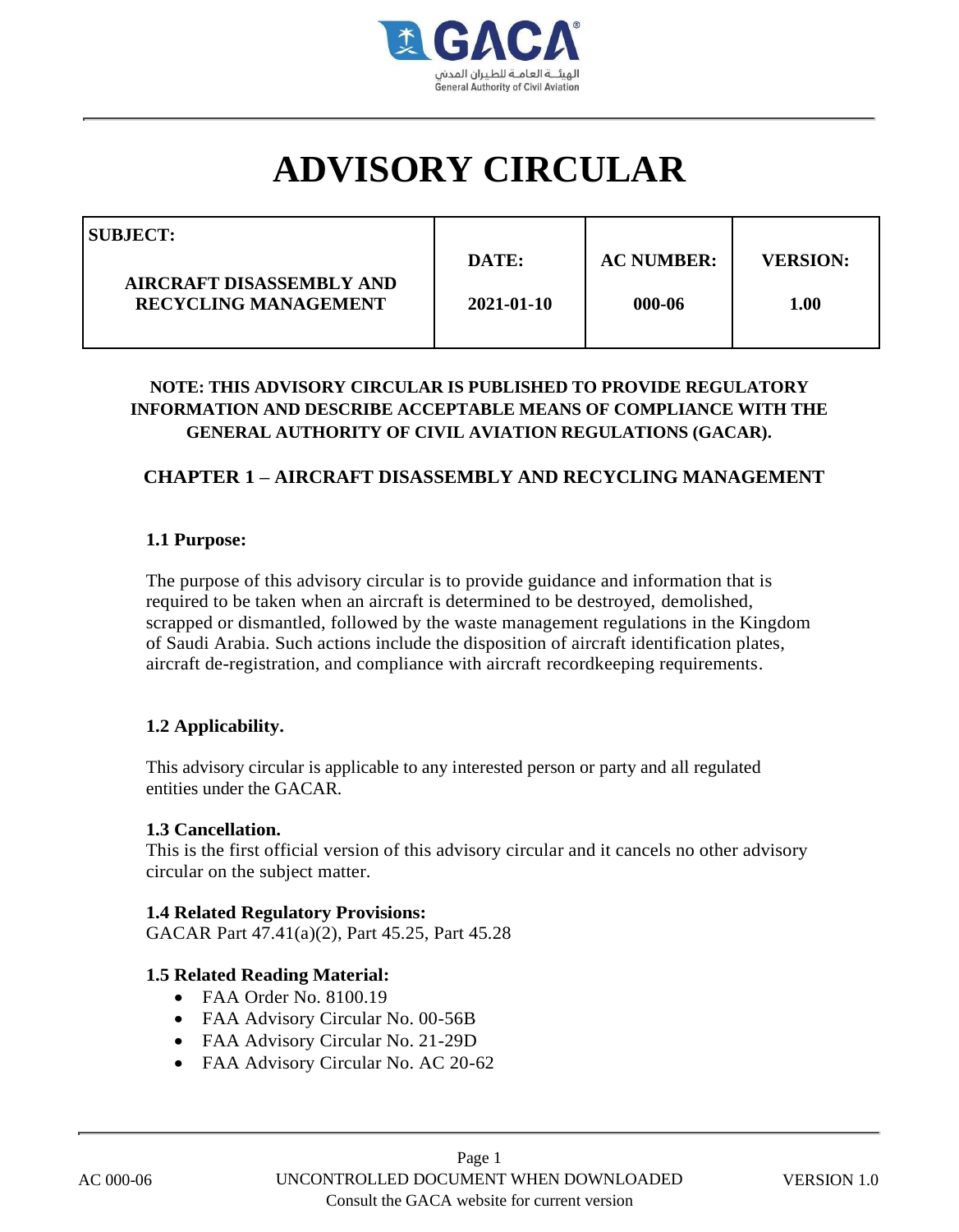

## **1.6 Definitions of Terms Used in this Advisory Circular.**

Affected parties should refer to Subpart A of GACAR Part 1 for a full listing of defined terms used in the GACAR. This Advisory Circular does not introduce any new terminologies except some common terms used related to the subject given as follows;

- **Asset:** an item that is being disassembled, such as an aircraft, engine, or any assembly of commercial aircraft parts.
- **Demolition:** when used in reference to an Asset, means to destroy, smash, flatten, or demolish so as to render it totally useless from its former state.
- **Disassembly:** when used in reference to an asset, means to take apart or dismantle constituent parts from a given next higher assembly. It is not intended to address disassembly that occurs incidental to maintenance (e.g. a teardown that is a step in an overhaul).
- **Discard**, when used in reference to an asset, means to dispose of the remainder of the asset in a permissible manner – including all parts and assemblies that are not being retained as airworthy aircraft parts through the disassembly process.
- **Approved Maintenance Organization (AMO):** A maintenance organization certificated by GACA.
- **Part**: any component, part, sub-part, assembly, sub- assembly, or other item removed from the asset.
- **Procedure:** a written method or practice for accomplishing a task.
- **Recycling:** a series of activities in which material is processed into specification- grade commodities, and consumed as raw-material feedstock, in lieu of virgin materials, in the manufacture of new products. The series of activities that make up recycling include the collection, processing and subsequent consumption of industrial, end of life and obsolete scrap, as well as the process of transforming used products, whole or in part, into reusable commodities.

### **1.7 Approval:**

This Advisory Circular has been approved for publication by the Assistant President, Aviation Standards Sector of the General Authority of Civil Aviation.

### **1.8 Overview:**

This chapter contains the information about the standards, practices and procedures acceptable to the GACA to perform Aircraft Disassembly, Recycling, Component Management and Demolition services. Further, to ensure that industry's best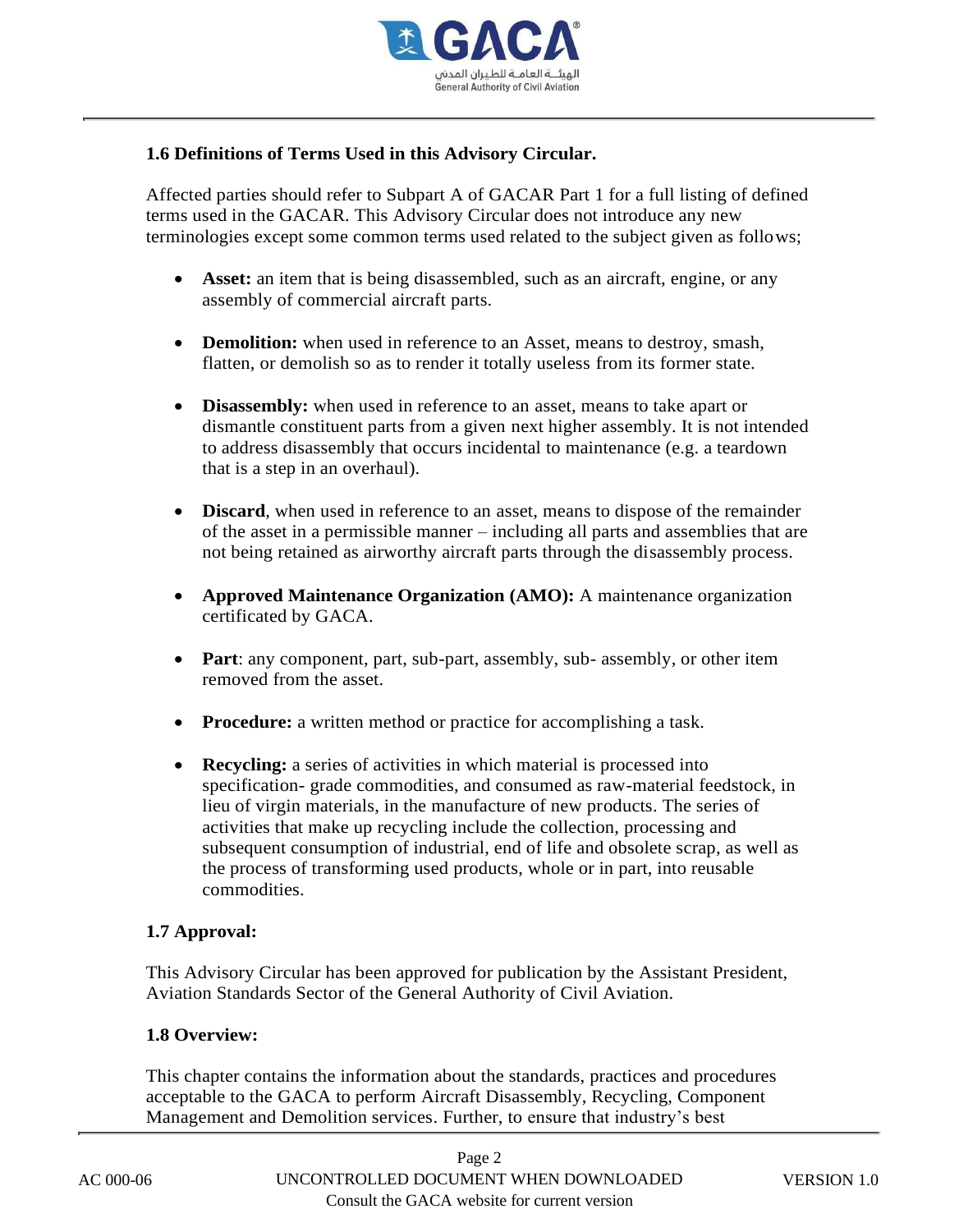

management practices are adopted, the people or a company performing the task are complying with all the applicable national occupational health and safety laws and standards.

Moreover, appropriate tooling, equipment and / or machinery, personnel with appropriate training related to the functions they perform are in accordance with accredited services.

## **1.9 The aircraft end-of-life process.**

Aircraft end-of-life process is generally divided into two separate phases:

• The first phase, which includes the processes up to the removal of parts for re-use in other aircraft, is part of the aviation domain and subject to the related regulations.

• In the second phase, which comprises final dismantling and recycling, the retired aircraft has lost its certification and aviation regulations are no longer applicable.

## **1.10 Industry Best Management Practices (BMP)**

Presently, two global industry associations have produced documents describing best practices in aircraft decommissioning and recycling:

- i. The Best Management Practices (BMP) by the Aircraft Fleet Recycling Association (AFRA).
- ii. The Best Industry Practices for Aircraft Decommissioning (BIPAD) manual by IATA.

The AFRA is an international non-profit association bringing together different sectors of the aircraft industry to promote environmental best practice, regulatory distinction in the fields of aircraft disassembly, as well as the salvaging and recycling aircraft parts and materials. The AFRA Best Management Practice (BMP) Guides offer detailed direction on best environmental practice and technological solutions for the disassembling of aircraft airframes and engines.

Whereas, IATA has developed its Best Industry Practices for Aircraft Decommissioning (BIPAD) manual with the principal aim of providing guidelines for airlines and other aircraft owners and operators to manage aircraft decommissioning in an environmentally friendly and economically sensible way, while meeting all relevant regulations and avoiding safety and environmental risks.

# **a) Best Management Practices under the authorized AMOs:**

Aircraft End-of-Life process is required to be initiated in a controlled manner and dismantling activity shall be performed under supervisory responsibility of GACA approved AMO to adhere the GACA requirements mentioned in para 1.4.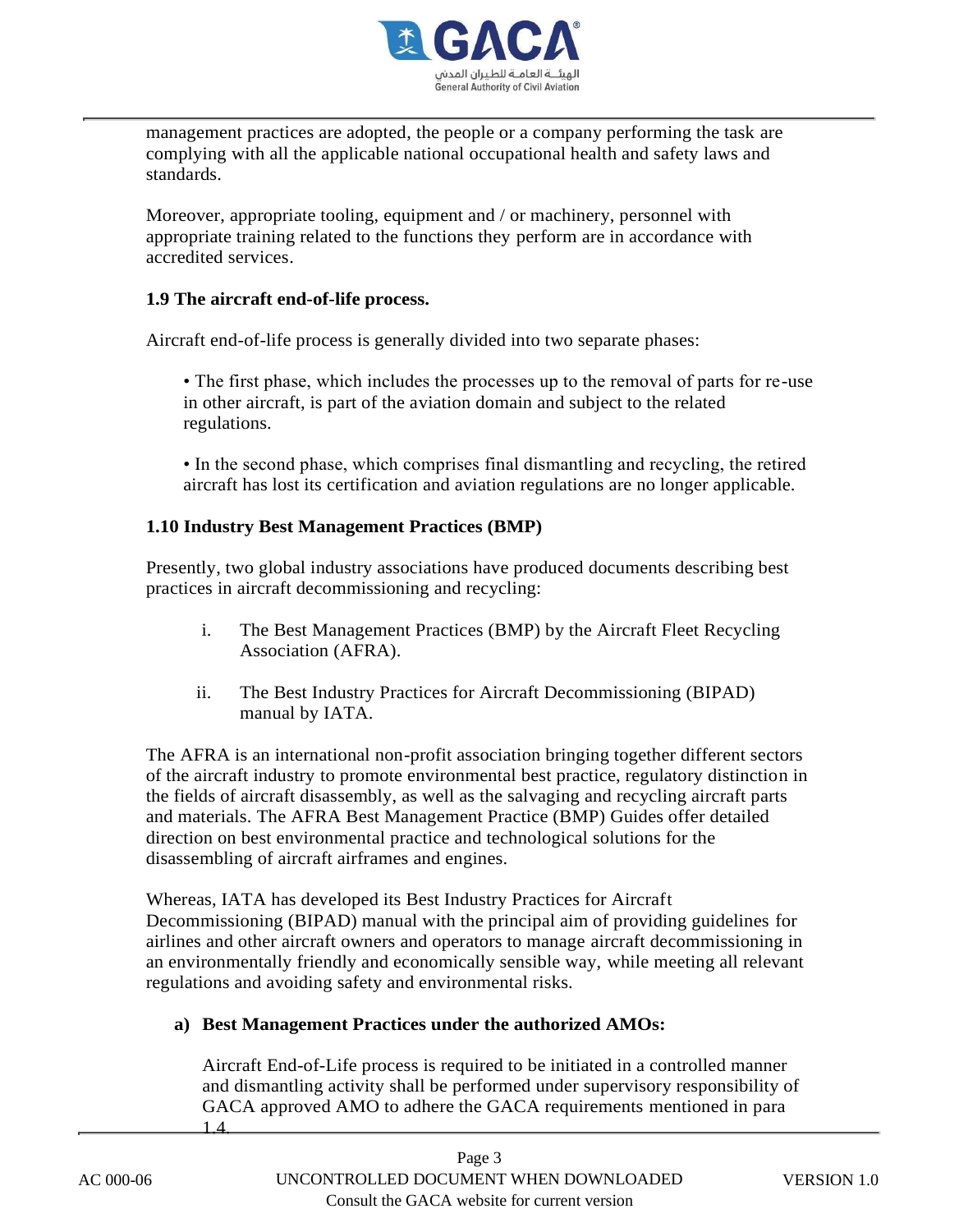

Part 145.27, para (C) authorizes a limited rating for specialized services, as the operations specifications of the repair station will contain the specification to perform the activities under the category of 'specialized services', as follows;

- i. Aircraft Disassembly
- ii. Aircraft Demolition/ Recycling and
- iii. Aircraft Component Management.

Part-145 approved AMO shall be issued with the rating under the specialized services for Aircraft Disassembly having the corresponding accreditation form AFRA.

### **b) Best Management Practices under the NON-AMO companies.**

Apart from Part-145 AMOs, any contractor or company intends to perform aircraft disassembly activities in the Kingdom of Saudi Arabia must seek prior authorization from the GACA and all such applications along-with a proof of AFRA accreditation shall be submitted to GACA Economic Licensing Department to perform the functions as mentioned in para  $1.10(a)(i,ii,iii)$ , however, such companies scope of work shall be limited to 'Demolition' only, subject to meeting the national environmental and waste management regulations.

# **CHAPTER 2 – INDETNTIFICATION AND DISPOSITION OF AIRCRAFT PARTS AND MATERIALS**

### **1.1 Purpose:**

This chapter provides information and guidance to the Kingdom of Saudi Arabian aviation industry including contractors, operators, organization or persons involved in the maintenance, sale, disassembly or disposal of aircraft parts with information and guidance to prevent scrap aircraft parts and materials from being sold or acquired as serviceable parts and materials.

### **1.2 Applicability:**

This advisory circular is applicable to any interested person or party and all regulated entities under the GACAR.

Operators, approved maintenance organization, approved suppliers or licensed aircraft maintenance engineer(s) involved in maintenance of aircraft are encouraged to adopt the content of this circular into internal standard operating procedures.

All Suspected Unapproved Parts shall be reported accompanied with all the necessary evidence. The report shall be sent to GACA to enable appropriate investigation to be initiated.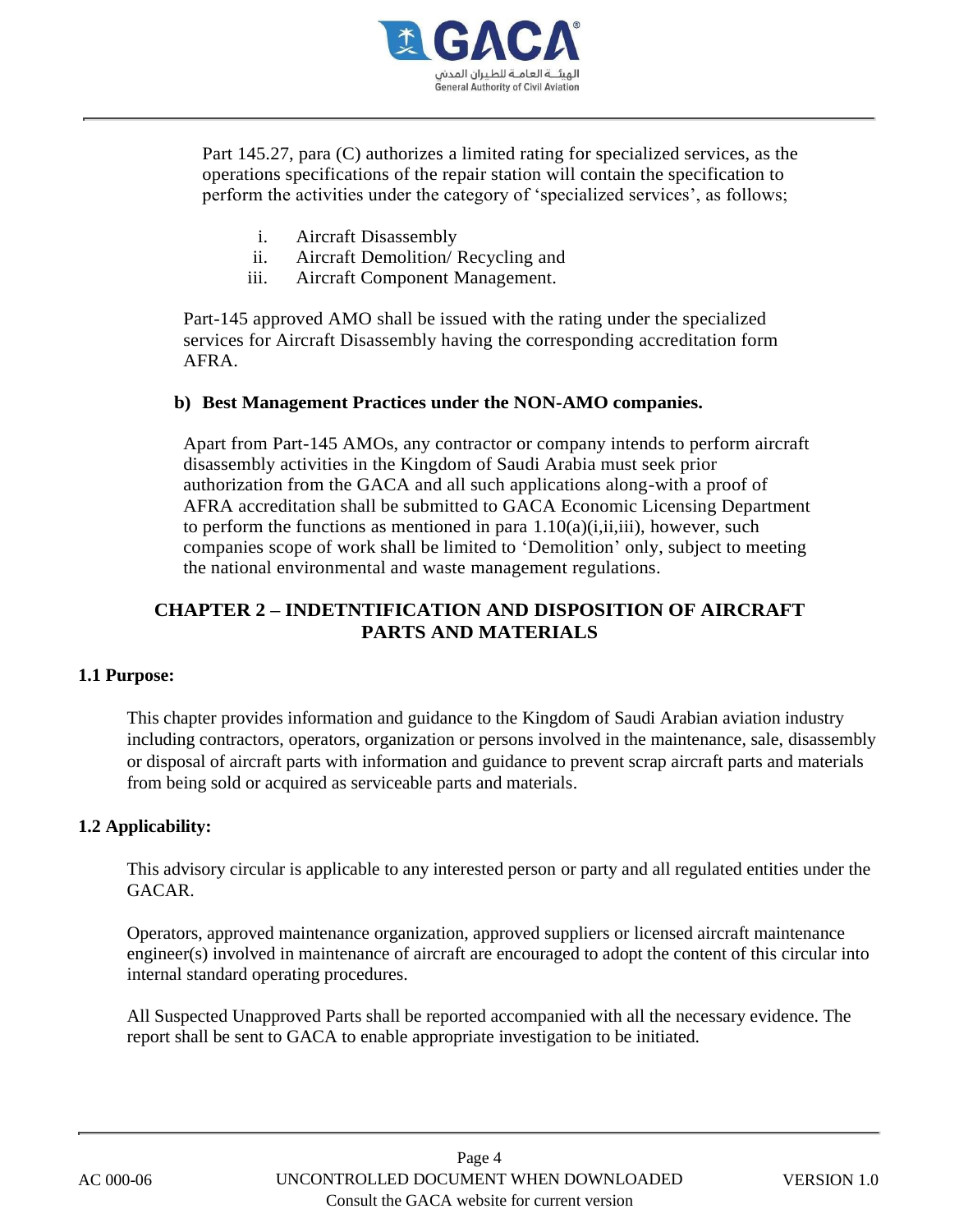

## **1.3 Introduction**

It is common practice for owners of aircraft parts to dispose of scrap parts and materials by selling, discarding, or transferring such items. In some instances, these items have reappeared for sale in the active parts inventories of the aviation community. Misrepresentation of the status of parts and material and the practice of making such items appear serviceable could result in the use of non-conforming parts and materials.

#### **2.1.2 Types of parts and materials that may be misrepresented.**

Persons disposing of scrap aircraft parts and materials should consider the possibility of such parts and materials being misrepresented and sold as serviceable at a later date. Caution should be exercised to ensure that the following types of part and materials are disposed of in a controlled manner that does not allow them to be returned to service:

- a) Parts with non-repairable defects, whether visible or not to the naked eye.
- b) Parts that are not within the specification set forth by the approved design and cannot be brought into conformance with the applicable specification.
- c) Parts and materials for which further processing or rework cannot make them eligible for certification under a recognized released system.
- d) Parts subjected to unacceptable modification or rework that is irreversible.
- e) Life-limited parts that have reached or exceeded their life limits or have missing or incomplete records.
- f) Parts that cannot be returned to an airworthy condition due to exposure for extreme forces or heat such as that may be experienced during an accident.
- g) Principal Structural Elements (PSE) removed from a high-cycle aircraft for which conformity cannot be accomplished by complying with the mandatory requirements applicable to ageing aircraft.

#### **2.1.3 Methods to prevent mis-presentation of scrap parts and materials**.

Persons disposing of scrap parts and materials should, when appropriate, mutilate those parts and materials prior to release. Mutilation should be accomplished in such a manner that the parts become unusable for their original intended use, nor should they be able to be reworked or camouflaged to provide the appearance of being serviceable, such as by re-plating, shortening and re-threading long bolts, wielding, straightening, machining, cleaning, polishing, or repainting.

2.1.3.1 Mutilation may be accomplished by one or a combination of the following procedures, but is not limited to:

- Grinding
- Burning
- Removal of a major lug or other integral feature
- Permanent distortion of parts
- Cutting a hole with a torch or saw
- Melting
- Sawing into many small pieces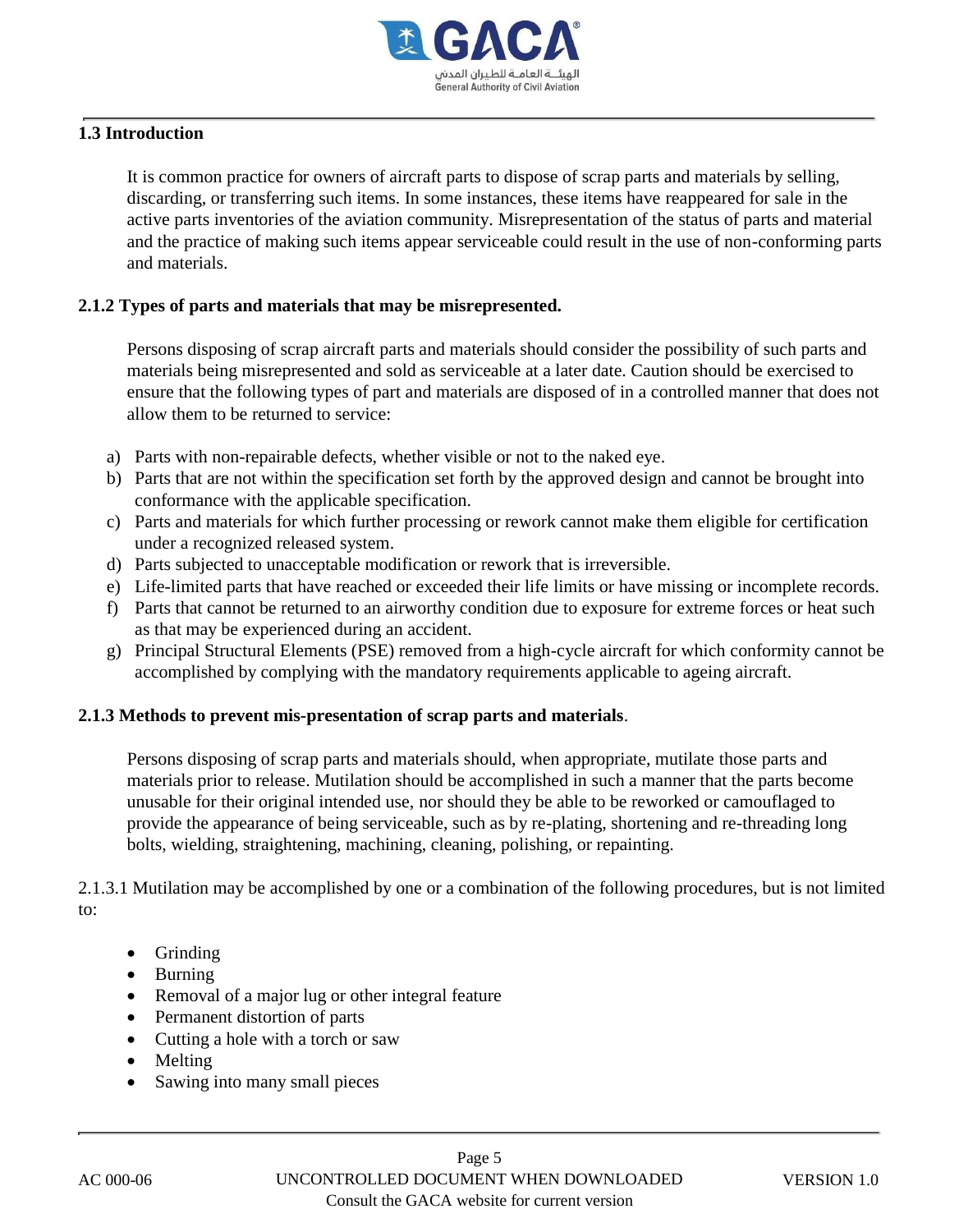

2.1.3.2 The following procedures are examples of mutilation that often less successful because they may not be consistently effective:

- Stamping (such as a stamped 'Reject' on a part)
- Spraying with paint
- Hammer marks
- Identification by tag and markings
- Drilling small holes
- Sawing in two pieces. Persons who rework scrap parts and materials may be skilled technicians and attempt to restore parts cut in two pieces in such a manner that the mutilation proves difficult to detect.

2.1.3.3 Persons disposing of scrap aircraft part and materials for legitimate non-flight uses, such as training and education aids, research and development, or for the non-aviation applications. In such instances, mutilation is not appropriate, and the following methods should be used to prevent misrepresentation:

- a) Permanently marking or stamping the parts, subparts and material as 'NOT SERVICEABLE'.
- b) Removing original part number identification
- c) Removing data plate identification
- d) Maintaining a tracking or accountability system, by serial number or other individualized data, to record transferred scrap aircraft parts and materials; and
- e) Including written instructions concerning disposition and disposal of such parts and materials in any agreement or contract transferring such parts and materials.

*NOTE: scrap or expired life-limited parts and materials should not be passed on to any person or organization who may end up placing the parts and materials back in actual use, due to critically of parts and material failure and the potential safety threat.*

2.1.3.4 Organizations handling up scrap or expired life-limited aircraft parts and materials should be establishing a quarantine store area in which to segregate such items from active serviceable inventories and to prevent unauthorized access.

2.1.3.5 Manufacturers producing approved aircrafts should be considered maintaining records of serial numbers for 'retired' life-limited or other critical parts. In such cases, the owner who mutilates applicable parts is encouraged to provide the original manufacturer with the data plate and/or serial number and final disposition of the part.

# **2.1.4 Method to Identify Suspected Unapproved Parts (SUP)**.

2.1.4.1 The airworthiness of aeronautical products may be compromised if a part's approval status is suspect or unknown. Positive identification of unapproved parts has proven to be difficult because they can closely resemble approved parts. Operators or organization while dealing with aircraft parts and materials should ensure that bogus or suspected unapproved parts and materials are not received into active inventory. Some of examples but not limited to the following conditions are mentioned to be alert when receiving the parts:

- a) Parts showing sign of rework which were purchased as 'new'.
- b) Used parts showing signs of unapproved or inappropriate repair.